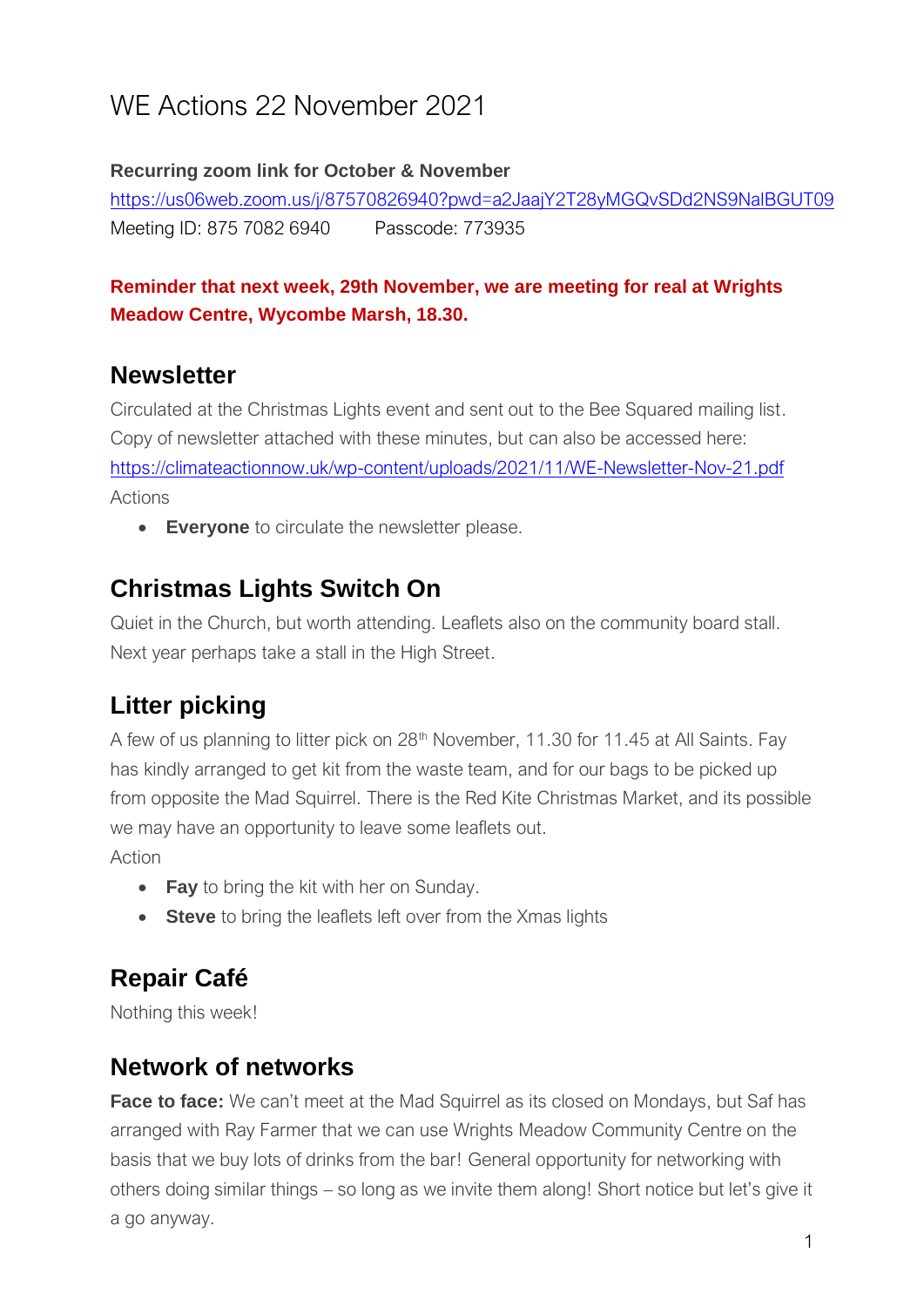Action

• **Everyone** to invite at least 1 other person, preferably 10 other people(!), who are interested in boosting biodiversity, cutting carbon and enhancing the environment.

**Town Committee**: Karen reports there is a town committee tomorrow, but she is bamboozled by how each committee has its own set of rules as to how things get onto the agenda!

Action

• **Karen** to 'see what she can do'.

**Noticeboards**: Saf provided a list of noticeboards some time back – we need to know who the key holders are

Action

• **Saf** to approach ward members and find out if they hold the keys and if not who

**Faith information**: Following discussion last week about inviting faith groups to help with Bee Squared, Fay had found a list of contacts for faith settings in the town. Agreed to divvy them up with each person making contact with a few each. Spreadsheet now uploaded – without personal data – to our Googledrive.

https://drive.google.com/drive/folders/1DoRBv3rYHok6UvCTN\_D7SiEgufgFVPb-[?usp=sharing](https://drive.google.com/drive/folders/1DoRBv3rYHok6UvCTN_D7SiEgufqFVPb-?usp=sharing)

Action

- **Everyone** to go in and put their name against those they would like to make contact with. Primary purpose is to seek their involvement with Bee Squared, but to also share the newsletter etc. Please add faith settings not on the list.
- **Penelope** will then share the personal data with those people to make contact
- **Marten** to approach all groups about the repair café.

**Facebook Page:** modelling on Marlow Climate Action Network, last week we felt the need to have a place where different environment groups would network. Ellen had tried to set up a Facebook page last week, and then we'd got into a discussion via WhatsApp about what the page should be called… WE to be avoided because it makes it sound as though its 'our group'; climate to be avoided because we are about biodiversity and the environment as well; environment favoured as it is a broad term with mainstream appeal; network probably part of it, and Wycombe too.

Action

• **Ellen** to decide what to call it, and then to ask for help from someone who knows about these things to help it get made live!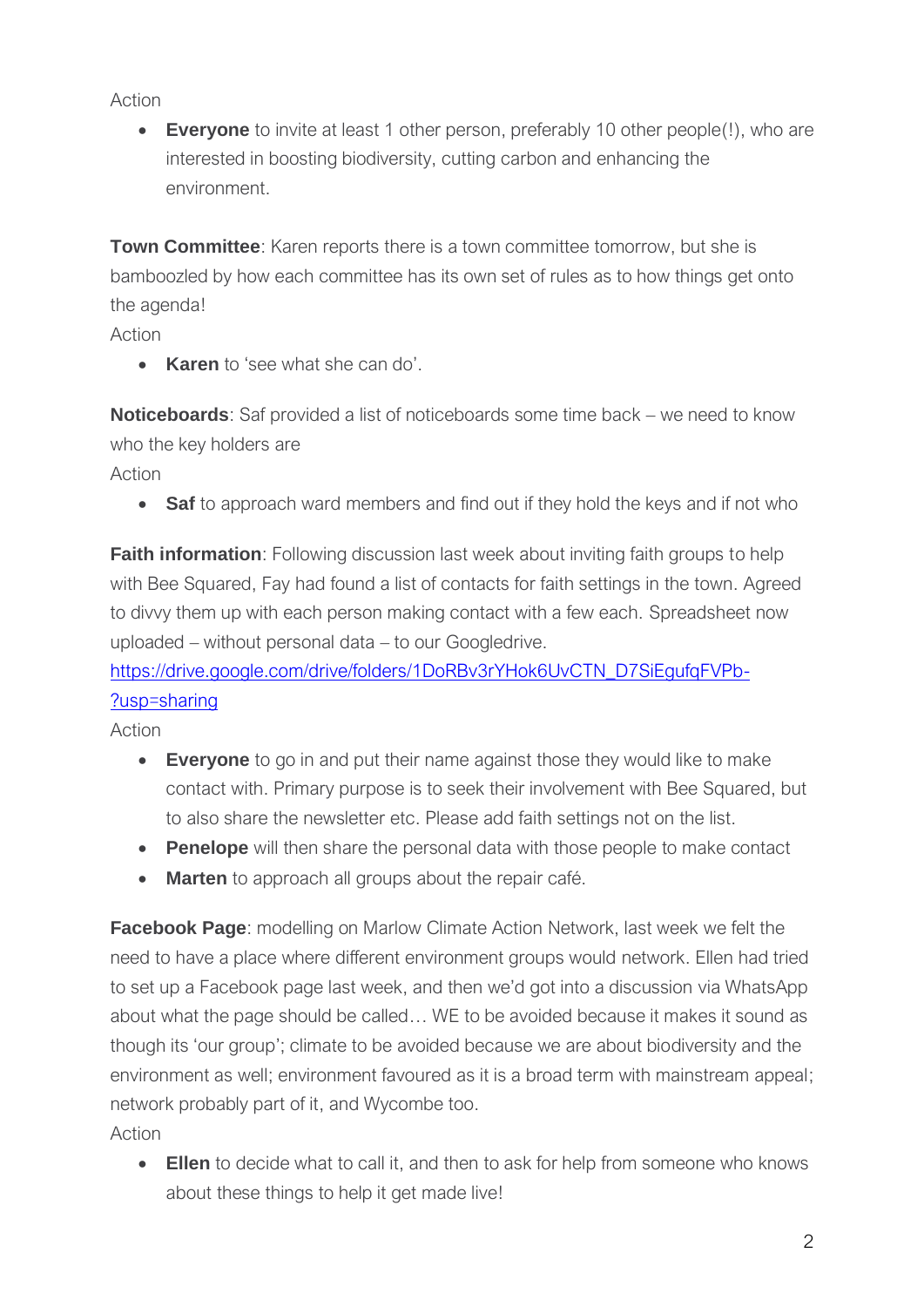**Website:** The Climate Action Now website set up by Stuart in the spring badly needs overhauling. Maddy to bear this in mind after she has 'landed' her students who are currently sorting out Repair Café and Wycombe Sound projects… No specific action for the moment.

**Stephanie Wareham (Bucks Free Press)**: meeting Penelope to hand her wild flower seed over, and hear what's going on, this Weds, 24 Nov, 12.00, Roberto's. Action

• **Anyone** else free at that time welcome to come along

### **Queen's Green Canopy**

First prize to Sally, for not only adopting a number of spaces, but having been out and had a look already! The file should be able to be accessed on this link: [https://drive.google.com/drive/folders/1DoRBv3rYHok6UvCTN\\_D7SiEgufqFVPb-](https://drive.google.com/drive/folders/1DoRBv3rYHok6UvCTN_D7SiEgufqFVPb-?usp=sharing) [?usp=sharing.](https://drive.google.com/drive/folders/1DoRBv3rYHok6UvCTN_D7SiEgufqFVPb-?usp=sharing) Some spaces not on the list, some spaces on the list not recognised! Action

• **Everyone** to go and adopt some spaces and take a look if they can. Please also add missing spaces and generally update the information as you see fit.

### **Bee Squared**

Last week we agreed 10,000 envelopes. Last year we did 2-3g per envelope. This year we want to be more generous, so 3-4g. That means 35kg seed. Looking at last year's prices, this will be about £2,200. The 10,000 slightly smaller than A6 envelopes (124x88mm) will be about £600. We need to include leaflet printing, Bee Lollipops (say 50), labels and label printing. Detailed costings to be put together, but in the order of £3,000. Agreed we should try to raise about £1,000 from private sources, and put in a community board bid for £2,000. Jenny not present so can't check about BNU and packing.

Actions

- **Sally** to see is she has a Johnson and Johnson contact
- **Fay** to explore supermarket funding possibilities
- **Penelope** to ask the resource zone if they have any of the right sized envelopes
- **Jenny** to explore with BNU to see if they would take on the job of packing the seed [Jenny – let me (Penelope) know if you want some more info on this!!]

### **Wycombe Sound**

Maddy has spoken to the person that does the training. They can do three people at a time. They will fix some dates.